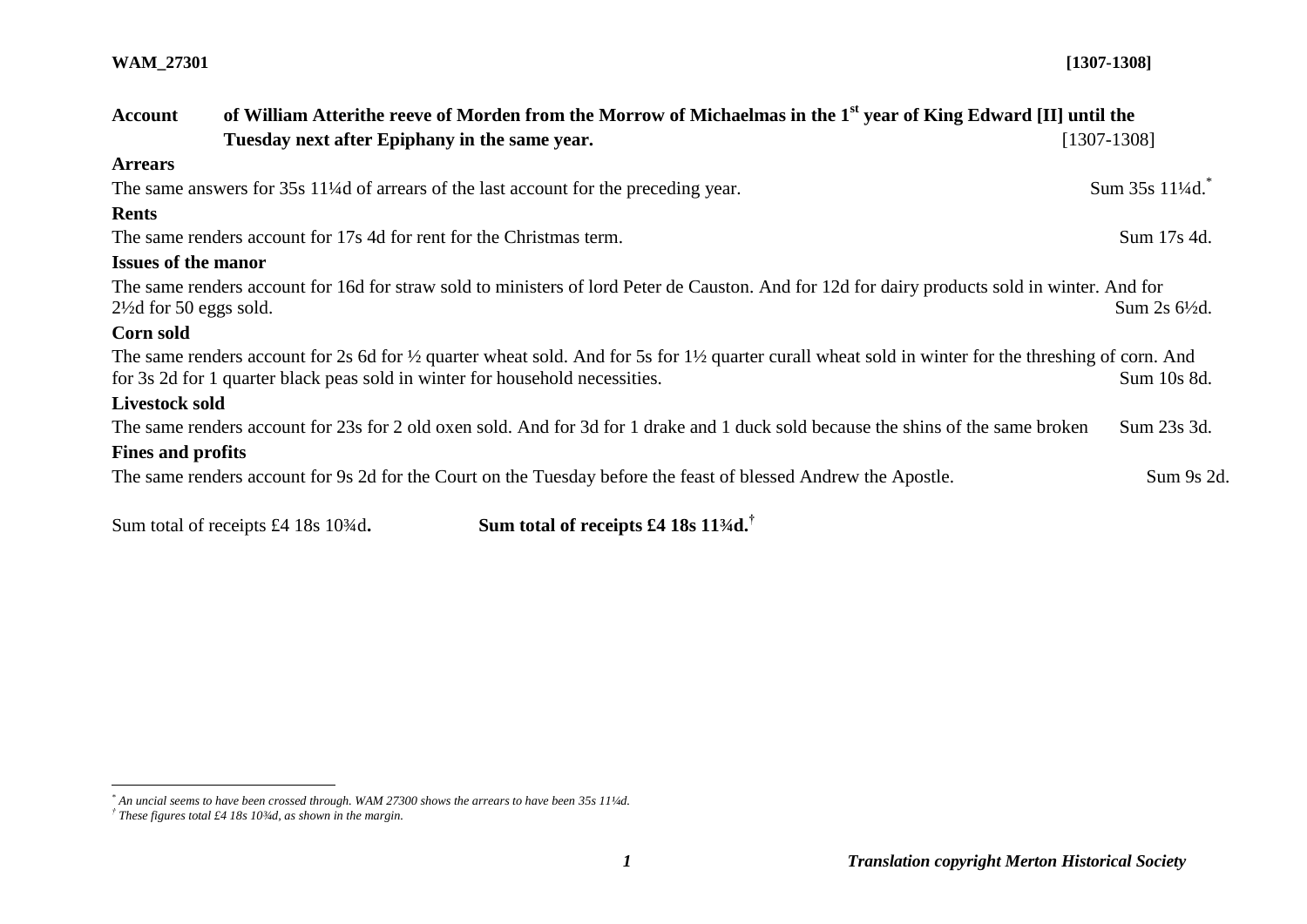| <b>Expenses</b>                                                                                                                                                              |                       |
|------------------------------------------------------------------------------------------------------------------------------------------------------------------------------|-----------------------|
| <b>Surplus</b>                                                                                                                                                               |                       |
| In surplus of the previous account 63s 83/4d.                                                                                                                                | Sum 63s 83/4d.        |
| <b>Acquittances</b>                                                                                                                                                          |                       |
| In acquittance of rent of the reeve for the Christmas term 3d. In acquittance of rent of John le Bosere beadle for the same term 6d. <sup>5d</sup>                           | Sum 9d. <sup>8d</sup> |
| <b>Rent paid</b>                                                                                                                                                             |                       |
| In rent paid to W de Kenardele for the Christmas term 12d.                                                                                                                   | Sum 12d.              |
| Cost of ploughs                                                                                                                                                              |                       |
| In $\frac{1}{2}$ sheaf steel bought 4½d. In 3 pieces of iron bought 8½d. In applying the aforesaid ½ sheaf steel and 2 pieces iron 10d. And there remains 1 piece iron price |                       |
| <sup>3d</sup> In $2^1$ plough foot bought 3d. In 6 shoes bought for draught horses $4d^{3d}$ In 50 nails bought for the same 3/4d. In fitting the same 3/4d.                 | Sum 2s 6½d.           |
| Cost of carts                                                                                                                                                                |                       |
| In shoeing 2 carthorses for the Christmas term 4½d.                                                                                                                          | Sum 4½d.              |
| Costs of the mill                                                                                                                                                            |                       |
| In cogs and rungs bought for the mill 9d. In 1 iron band bought for binding the shaft of the same 4d.                                                                        | Sum 13d.              |
| <b>Building costs</b>                                                                                                                                                        |                       |
| In stipend of 1 man partly [pro parte] roofing all the buildings in the court for 18 days with stipend of 1 man serving him for the same period 6s                           |                       |
| 9d, taking per day 4½d. In stipend of 6 women cutting and collecting stubble [stipula] of the past year for the same for $6^3$ days, 2s 3d, each                             |                       |
| taking per day 1½d.                                                                                                                                                          | Sum 9s.               |
| <b>Petty expenses</b>                                                                                                                                                        |                       |
| In 1 bushel salt bought 3d. In expenses of 13 household servants for Christmas Day 19½d. In stipend of 2 women cleaning wheat at sowing for                                  |                       |
| 8 days 16d. In drying 1 quarter oats for meal 1d.                                                                                                                            | Sum 3s 31/2d 231/2d   |
| <b>Stipends</b>                                                                                                                                                              |                       |
| In stipend of 4 servant ploughmen and 1 carter for the Christmas term 2s 6d. In stipend of 1 dairy worker for the same <sup>period</sup> 6d. In stipend of 1                 |                       |
| cowman for the same period 4d.                                                                                                                                               | Sum 3s 4d.            |

 *‡ The first uncial of each of the entries on this line is very faint and has probably been erased. The sum assumes 3d for shoes.*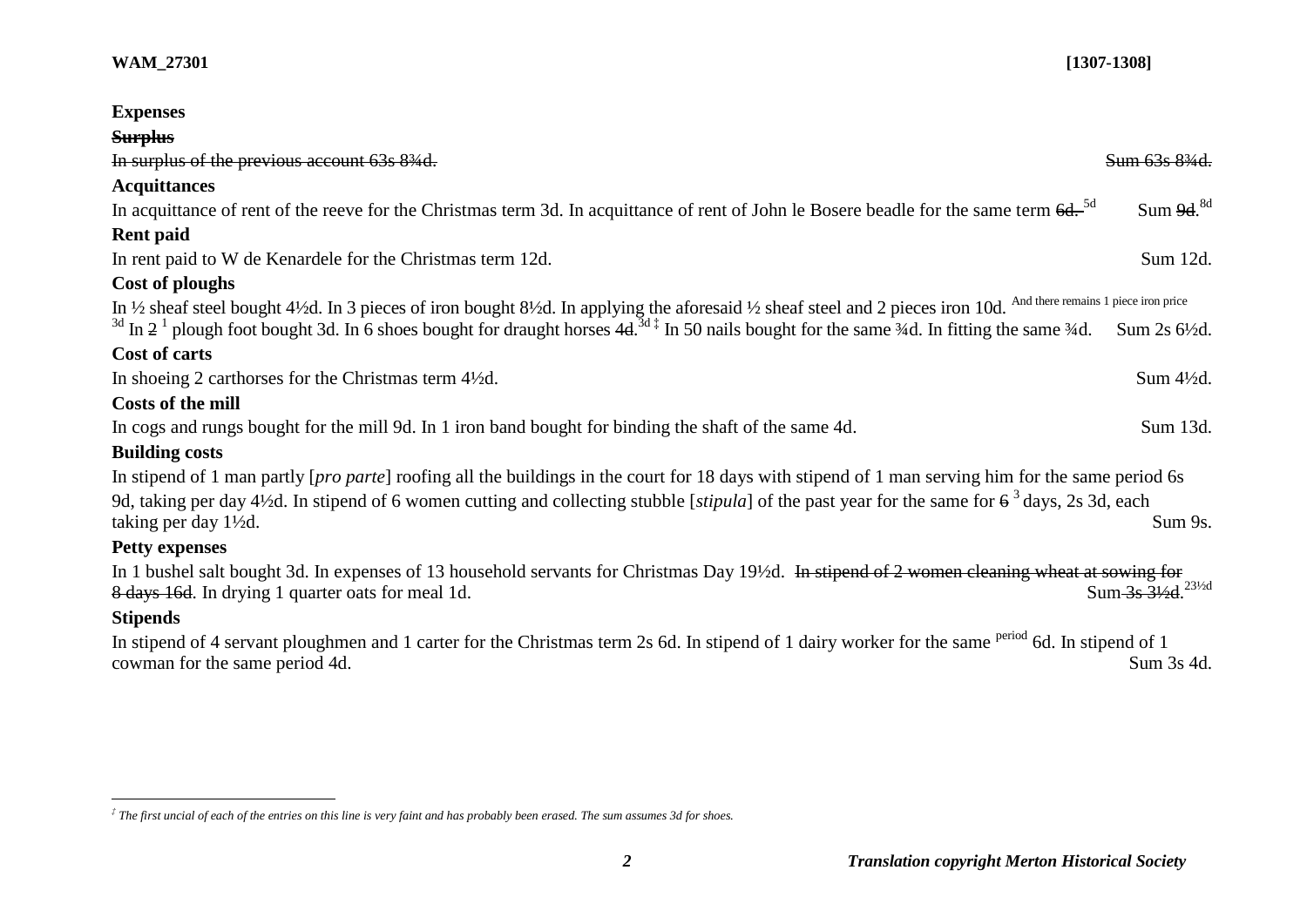| Threshing <sup>§</sup>                                                                                                                                                                                                                                                                                                                                                                                                                                                                                                                                                              |                                   |
|-------------------------------------------------------------------------------------------------------------------------------------------------------------------------------------------------------------------------------------------------------------------------------------------------------------------------------------------------------------------------------------------------------------------------------------------------------------------------------------------------------------------------------------------------------------------------------------|-----------------------------------|
| In threshing 32 quarters 6 bushels wheat, 6 quarters 7 bushels curall, 3 quarters 1 bushel rye $9s$ 6d, <sup>7s 91/2d**</sup> viz 9 bushels for $3d$ . $^{21/d}$ In threshing 6<br>bushels barley, 4 quarters 7 bushels peas $\overline{4}$ , $\overline{7}$ viz 9 bushels for $2d$ . $\overline{4}$ In threshing 6 quarters 7 bushels oats 6d, viz 9 bushels for 1d. In<br>winnowing half the total of the said corn by piece-work 6d, viz 4 quarters per 9 bushels for 1d. In wages of Robert de Norton being over the<br>threshing for 19 days, 19d, taking per day 1d by tally. | Sum $\frac{12s}{11d}$ $^{11s}$    |
| <b>Livestock bought</b>                                                                                                                                                                                                                                                                                                                                                                                                                                                                                                                                                             |                                   |
| In 2 oxen bought 25s.                                                                                                                                                                                                                                                                                                                                                                                                                                                                                                                                                               | Sum 25s.                          |
| <b>Expenses of visitors</b>                                                                                                                                                                                                                                                                                                                                                                                                                                                                                                                                                         |                                   |
| In expenses of brothers Jordan and J de Buterle coming to make view of the manor 10d by 1 tally. In expenses of brother Philip de Sotton 3s<br>$2\frac{1}{2}$ d by 1 tally.                                                                                                                                                                                                                                                                                                                                                                                                         | Sum $4s \frac{0\frac{1}{2}}{d}$ . |
| Foreign expenses Inquire                                                                                                                                                                                                                                                                                                                                                                                                                                                                                                                                                            |                                   |
| In carrying corn at Lambeth on 2 occasions towards Westminster 4d.                                                                                                                                                                                                                                                                                                                                                                                                                                                                                                                  | Sum 4d.                           |
| <b>Deliveries</b>                                                                                                                                                                                                                                                                                                                                                                                                                                                                                                                                                                   |                                   |
| Also delivered to brothers J de Wytteneye and R de Coleworthe 13s 2½ d by 1 tally.                                                                                                                                                                                                                                                                                                                                                                                                                                                                                                  | Sum 13s 2½d.                      |
| Sum of all expenses and deliveries                                                                                                                                                                                                                                                                                                                                                                                                                                                                                                                                                  |                                   |

Sum total of expenses 73s 6½d. And so he owes 25s 4¾d.††

# **WAM\_27301 [1307-1308]**

 *§ The totals in this section include issue from the tenement of John Schutte, who had been hanged (see dorse).*

*<sup>\*\*</sup> These figures work out at 7s 11d.*

*<sup>††</sup> The difference between the stated receipts and expenses is 25s 5¼d.*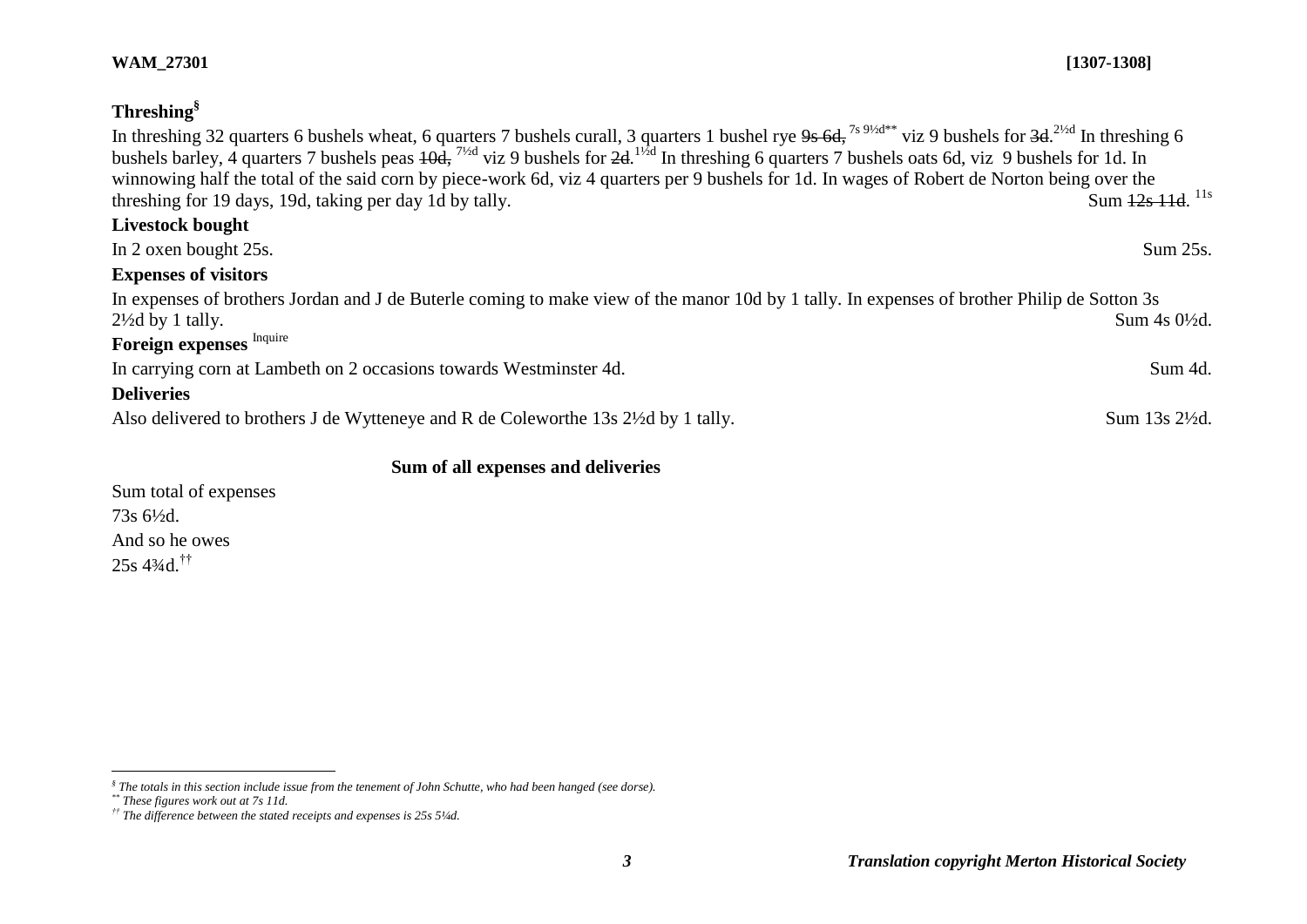#### **WAM\_27301 [1307-1308]**

 $\overline{a}$ 

## *DORSE*

Wheat The same renders account for 32 quarters wheat, 6 quarters 3 bushels curall of the same threshed by piece-work by 3 tallies. And for 6 bushels

## **Issues of the Grange**

|                     | wheat, 1/2 quarter curall of issue of the tenement of John Schutte, in the lord's hand, threshed by piece-work by 1 tally. Sum 39 quarters 5 bushels.                                                                                                                                                                                                                                                                                                                              |
|---------------------|------------------------------------------------------------------------------------------------------------------------------------------------------------------------------------------------------------------------------------------------------------------------------------------------------------------------------------------------------------------------------------------------------------------------------------------------------------------------------------|
| Of which            | In sowing over 70 <sup>1</sup> / <sub>2</sub> acres, 17 quarters 5 bushels, viz over the acre 2 bushels. In customary payment to the sower 1 bushel. In making maslin<br>for servants' livery 5 quarters 3 bushels curall. Also delivered to brother J de Wytteneye keeper of the granary of Westminster 11 quarters by 1<br>tally. In sale $\frac{1}{2}$ quarter wheat, $1\frac{1}{2}$ quarters curall. Sum 36 quarters 1 bushel. And there remain $3\frac{1}{2}$ quarters wheat. |
| Rye                 | The same renders account for 2 quarters 3 bushels rye threshed by piece-work by 2 tallies. And for 6 bushels rye of issue of land of John<br>Schutte, hanged, threshed by piece-work by 1 tally. Sum 3 quarters 1 bushel.                                                                                                                                                                                                                                                          |
| Of which            | In sowing over 6 acres, 1 <sup>1</sup> / <sub>2</sub> quarters, viz over the acre 2 bushels. In making maslin for servants' livery 1 quarter 5 bushels. Sum as above. And none remains.                                                                                                                                                                                                                                                                                            |
| <b>Barley</b>       | The same renders account for 6 bushels barley of issue of land of the aforesaid John Schutte, threshed by piece-work by 1 tally.                                                                                                                                                                                                                                                                                                                                                   |
| Of which            | In making maslin for servants' livery 6 bushels. Sum as above. And none remains.                                                                                                                                                                                                                                                                                                                                                                                                   |
| <b>Peas</b>         | The same renders account for 2 quarters peas threshed by piece-work by 2 tallies. And for 2 quarters 7 bushels of issue of land of the aforesaid<br>John Schutte, threshed by piece-work by 2 tallies. Sum 4 quarters 7 bushels.                                                                                                                                                                                                                                                   |
| Of which            | In making maslin for servants' livery 3 quarters 7 bushels. In sale 1 quarter. Sum as above. And none remains.                                                                                                                                                                                                                                                                                                                                                                     |
| Oats                | The same renders account for 3 quarters 2 bushels oats threshed by piece-work by 1 tally. And for 3 quarters 5 bushels oats of issue of land of<br>the aforesaid John Schutte, threshed by piece-work by 1 tally. And for 1 quarter estimated in sheaves for ox fodder. And for 1 <sup>1</sup> / <sub>2</sub> quarters<br>received from R serviens of Hampstead by tally. Sum 9 quarters 3 bushels.                                                                                |
| Of which            | In making meal 1 quarter. In fodder for 2 horses from Michaelmas until the Wednesday after Epiphany for 103 nights, both days counted, 6<br>quarter $3^{\prime\prime}$ bushels, taking per night $\frac{1}{2}$ bushel. In fodder for oxen by estimation in sheaves 1 quarter. In expenses of brother Philip de Sotton 2 $\frac{1}{2}$<br>bushels by 1 tally. Sum 8 quarters 6 bushels. And there remain 5 bushels.                                                                 |
| Servants'<br>livery | The same renders account for 5 quarters 3 bushels curall wheat, 1 quarter 5 bushels rye, 6 bushels barley, <sup>3 quarters</sup> 7 bushels peas made. And for<br>4 quarters 6 bushels multure of issue of the mill by tally. Sum 16 quarters 3 bushels.                                                                                                                                                                                                                            |
| $\bigcap$ f which   | In livear of convente for the next year 5 quarters 71/ bushels <sup>11</sup> In livear of 1 center and 4 conventing porchange from Michaelmas watil the                                                                                                                                                                                                                                                                                                                            |

Of which In livery of servants for the past year 5 quarters 7½ bushels.<sup>\*\*</sup> In livery of 1 carter and 4 servant ploughmen from Michaelmas until the Saturday before the feast of St Vincent for 16 weeks 8 quarters, each taking a quarter per 10 weeks. In livery of 1 dairy worker from Michaelmas until the Saturday in the feast of St Hilary for 15 weeks 1 quarter 2 bushels, taking a quarter per 12 weeks. In livery of 1 cowman from Michaelmas until the Saturday in the feast of the Lord's Epiphany for 14 weeks 1 quarter. In livery of John Bogerne being over the threshing for 1½ weeks 1½ bushels by tally. Sum 16 quarters 3 bushels. And none remains.

*<sup>‡‡</sup> See previous account (WAM 27300) where consumption exceeded supplies by this amount.*